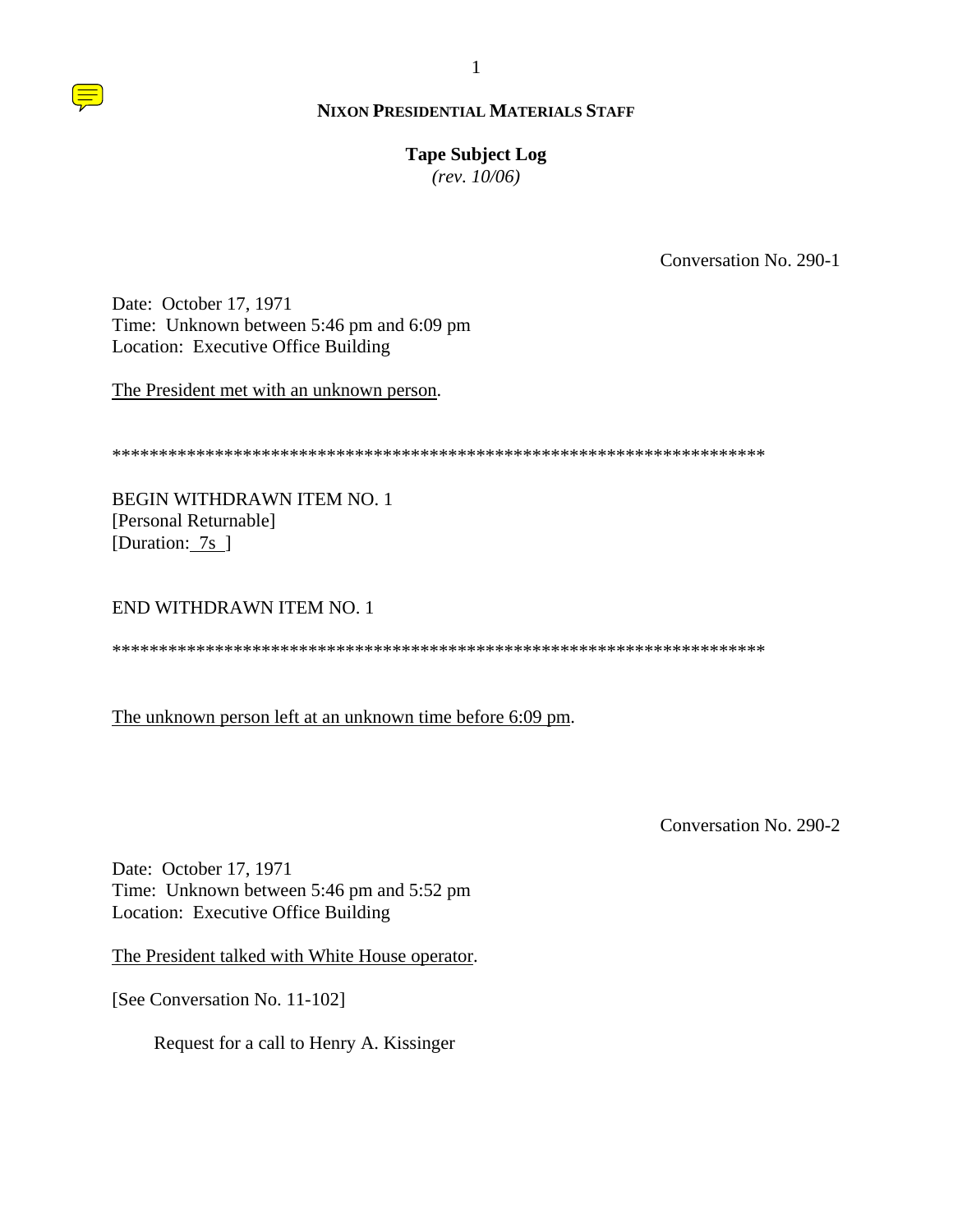## **Tape Subject Log**

*(rev. 10/06)*

Conversation No. 290-3

Date: October 17, 1971 Time: Unknown between 5:52 pm and 6:09 pm Location: Executive Office Building

The President talked with Henry A. Kissinger.

[See Conversation No. 11-103; two items have been withdrawn from the cross reference]

An unknown person entered at an unknown time after 5:52 pm.

[Unintelligible]

The unknown person left at an unknown time before 6:09 pm.

[End of telephone conversation]

Conversation No. 290-4

Date: October 17, 1971 Time: Unknown between 6:09 pm and 6:13 pm Location: Executive Office Building

The President talked with White House operator.

[See Conversation No. 11-104]

Request for a call to William P. Rogers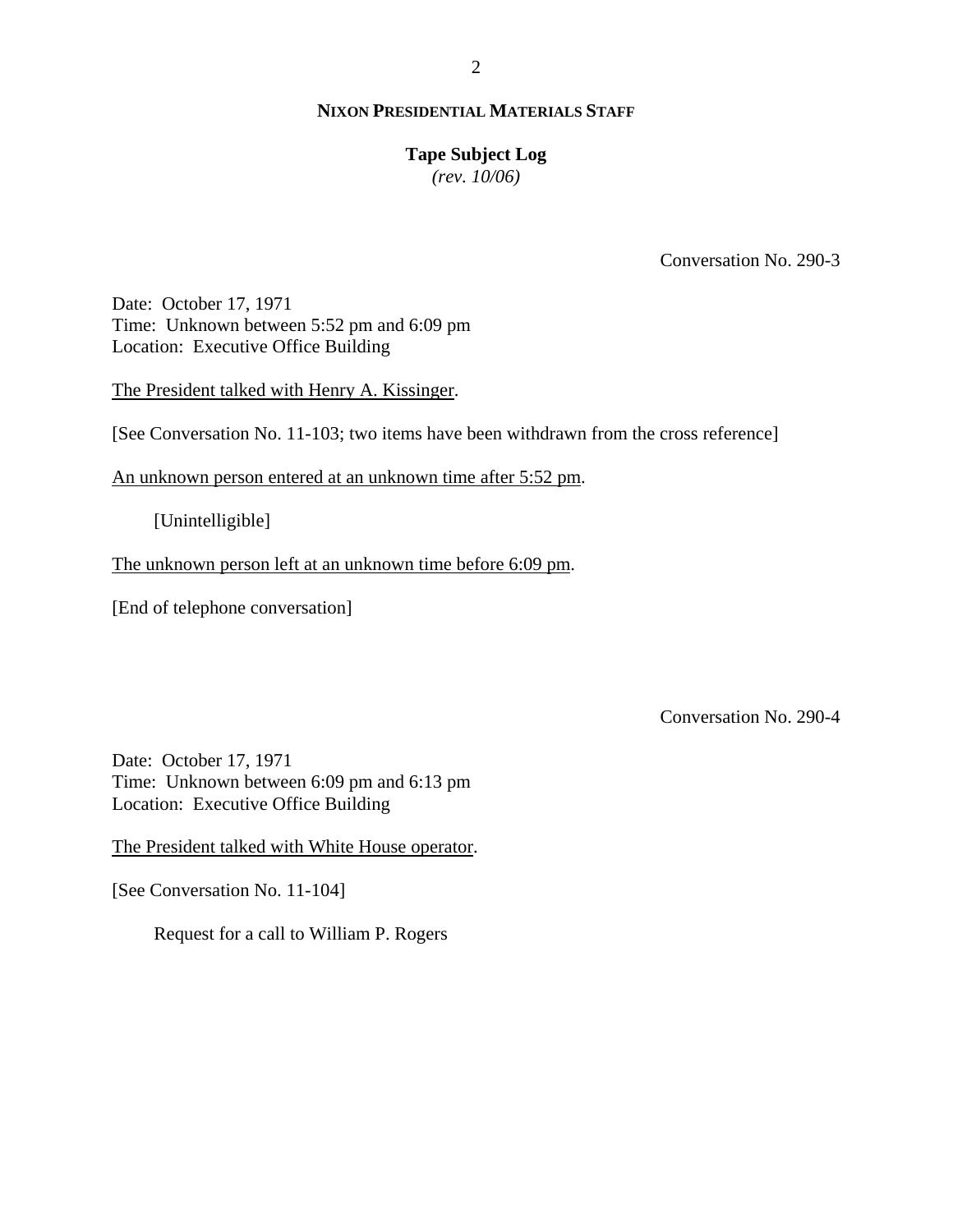### **Tape Subject Log**

 $(rev. 10/06)$ 

Conversation No. 290-5

Date: October 17, 1971 Time: Unknown between 6:13 pm and 6:26 pm Location: Executive Office Building

The President talked with William P. Rogers.

[See Conversation No. 11-105]

Conversation No. 290-6

Date: October 17, 1971 Time: Unknown between 6:26 pm and 8:48 pm Location: Executive Office Building

The President met with an unknown person.

**BEGIN WITHDRAWN ITEM NO. 1** [Personal Returnable] [Duration:  $4s$ ]

END WITHDRAWN ITEM NO. 1

The unknown person left at an unknown time before 8:48 pm.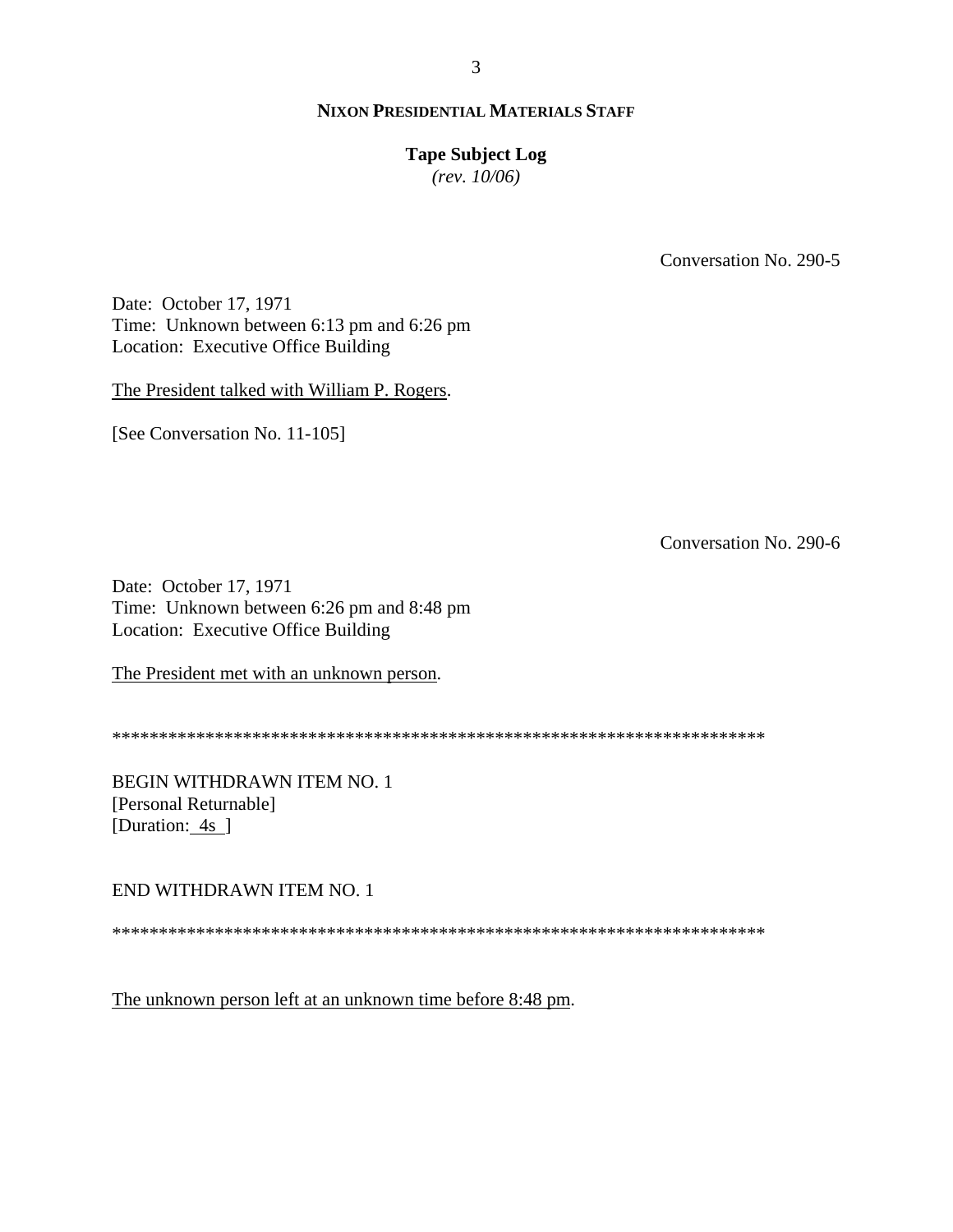## **Tape Subject Log**

 $(rev. 10/06)$ 

Conversation No. 290-7

Date: October 17, 1971 Time: Unknown between 6:26 pm and 8:48 pm Location: Executive Office Building

The President met with Manolo Sanchez.

**BEGIN WITHDRAWN ITEM NO. 1** [Personal Returnable] [Duration: 14s ]

# **END WITHDRAWN ITEM NO. 1**

Sanchez left at an unknown time before 8:48 pm.

Conversation No. 290-8

Date: October 17, 1971 Time: Unknown between 6:26 pm and 8:48 pm Location: Executive Office Building

The President met with Manolo Sanchez.